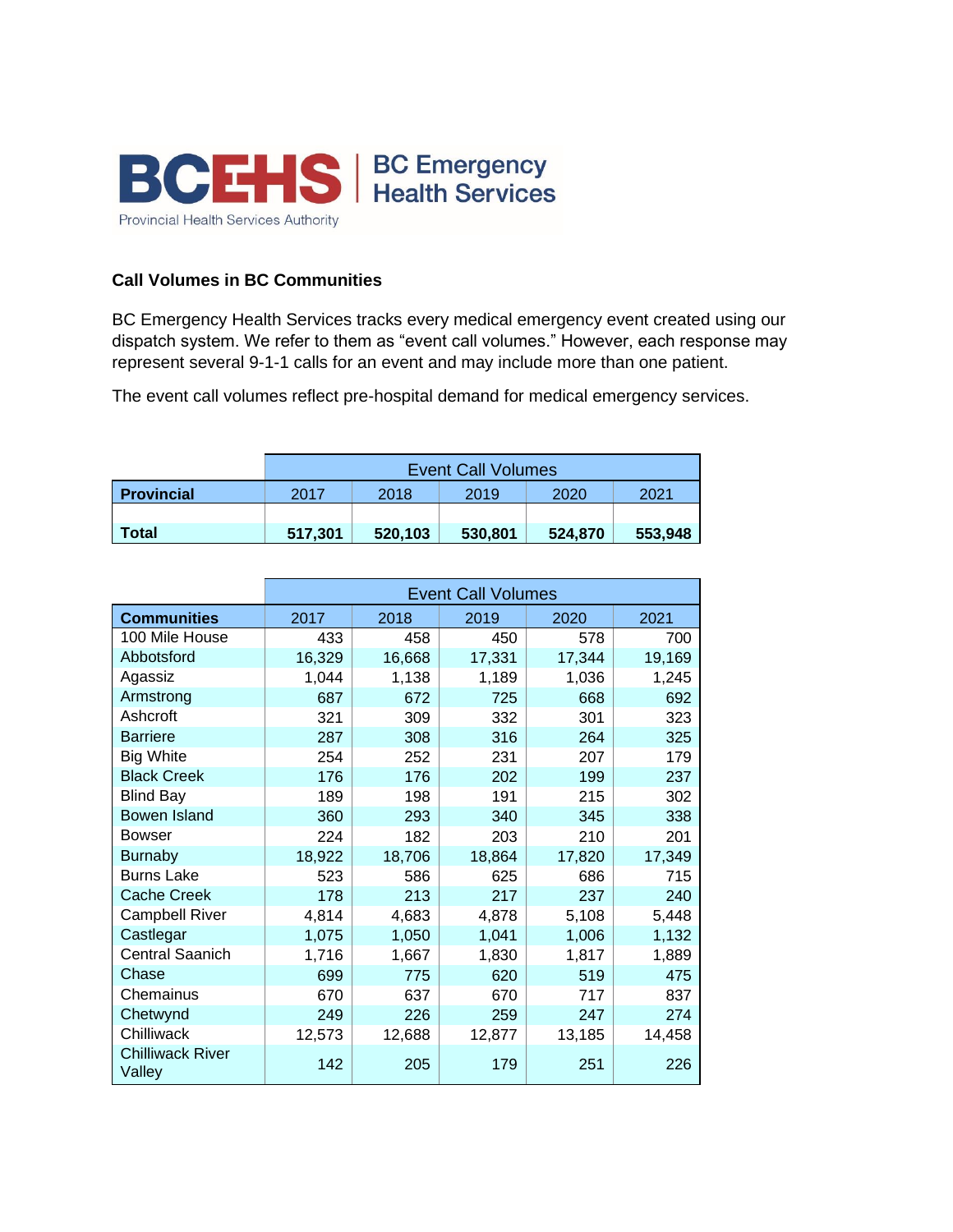

|                         | <b>Event Call Volumes</b> |       |       |       |       |  |
|-------------------------|---------------------------|-------|-------|-------|-------|--|
| <b>Communities</b>      | 2017                      | 2018  | 2019  | 2020  | 2021  |  |
| Clearwater              | 198                       | 188   | 218   | 234   | 260   |  |
| <b>Cobble Hill</b>      | 645                       | 697   | 715   | 738   | 959   |  |
| Coldstream              | 735                       | 730   | 798   | 764   | 820   |  |
| Colwood                 | 1,311                     | 1,312 | 1,376 | 1,409 | 1,473 |  |
| Comox                   | 1,508                     | 1,606 | 1,732 | 1,589 | 1,667 |  |
| Coquitlam               | 9,274                     | 9,231 | 9,295 | 9,361 | 9,895 |  |
| Courtenay               | 4,277                     | 4,107 | 4,119 | 4,401 | 5,268 |  |
| Cowichan Bay            | 201                       | 195   | 183   | 210   | 239   |  |
| Cranbrook               | 2,575                     | 2,854 | 2,726 | 2,804 | 3,158 |  |
| Creston                 | 943                       | 793   | 803   | 849   | 1,069 |  |
| Crofton                 | 241                       | 256   | 250   | 276   | 268   |  |
| <b>Cultus Lake</b>      | 253                       | 200   | 208   | 221   | 266   |  |
| Cumberland              | 310                       | 347   | 333   | 340   | 328   |  |
| Dawson Creek            | 1,236                     | 1,267 | 1,466 | 1,409 | 1,688 |  |
| Delta                   | 8,174                     | 8,939 | 8,844 | 8,766 | 8,438 |  |
| Duncan                  | 5,695                     | 5,844 | 6,168 | 6,178 | 6,596 |  |
| Enderby                 | 733                       | 760   | 827   | 811   | 880   |  |
| Errington               | 167                       | 180   | 156   | 187   | 204   |  |
| Esquimalt               | 2,355                     | 2,201 | 2,224 | 2,008 | 2,071 |  |
| <b>Fanny Bay</b>        | 269                       | 207   | 269   | 258   | 338   |  |
| Fernie                  | 354                       | 376   | 346   | 343   | 373   |  |
| <b>Fort Nelson</b>      | 237                       | 230   | 279   | 337   | 421   |  |
| Fort St James           | 440                       | 403   | 443   | 557   | 597   |  |
| Fort St John            | 1,953                     | 2,184 | 2,267 | 2,303 | 2,285 |  |
| Fruitvale               | 308                       | 275   | 312   | 377   | 398   |  |
| Gabriola Island         | 578                       | 627   | 659   | 656   | 723   |  |
| Gibsons                 | 1,311                     | 1,370 | 1,430 | 1,407 | 1,413 |  |
| <b>Gold River</b>       | 183                       | 169   | 201   | 257   | 227   |  |
| Golden                  | 454                       | 470   | 470   | 457   | 533   |  |
| <b>Grand Forks</b>      | 853                       | 842   | 795   | 797   | 973   |  |
| Harrison Hot<br>Springs | 201                       | 233   | 261   | 277   | 292   |  |
| Hope                    | 1,415                     | 1,311 | 1,415 | 1,555 | 1,811 |  |
| Houston                 | 335                       | 421   | 415   | 463   | 561   |  |
| Invermere               | 387                       | 432   | 353   | 310   | 344   |  |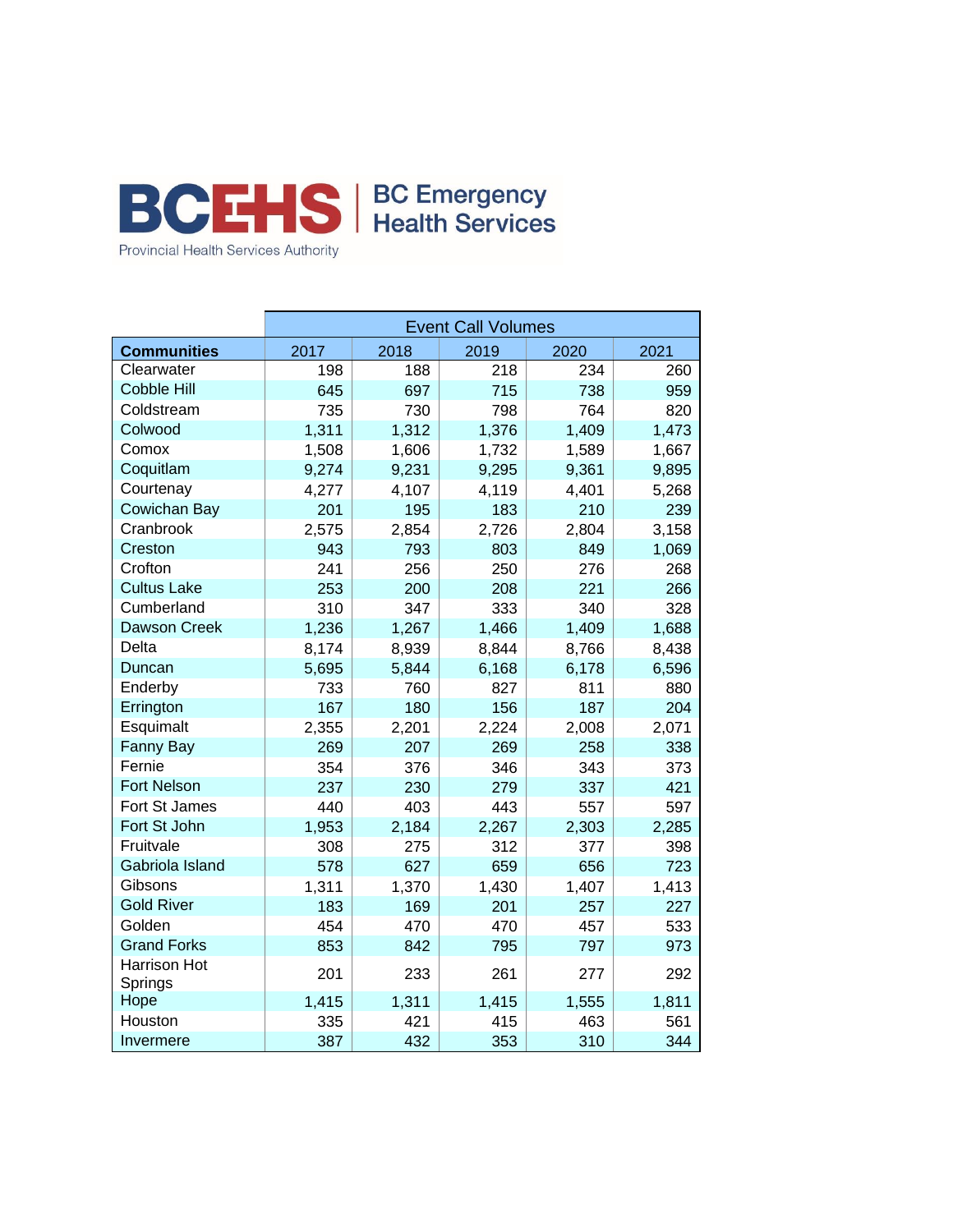

|                        | <b>Event Call Volumes</b> |        |        |        |        |  |
|------------------------|---------------------------|--------|--------|--------|--------|--|
| <b>Communities</b>     | 2017                      | 2018   | 2019   | 2020   | 2021   |  |
| Kamloops               | 13,351                    | 13,615 | 13,985 | 13,664 | 15,225 |  |
| Kamloops IR No 1       |                           |        | 235    | 483    | 438    |  |
| Kelowna                | 19,847                    | 19,752 | 19,859 | 20,012 | 23,505 |  |
| Keremeos               | 541                       | 533    | 552    | 555    | 598    |  |
| Kimberley              | 939                       | 839    | 911    | 958    | 919    |  |
| <b>Kitimat</b>         | 705                       | 820    | 890    | 950    | 1,007  |  |
| Ladysmith              | 1,375                     | 1,438  | 1,451  | 1,452  | 1,578  |  |
| <b>Lake Country</b>    | 1,132                     | 1,031  | 1,078  | 1,184  | 1,267  |  |
| Lake Cowichan          | 489                       | 520    | 481    | 533    | 497    |  |
| Langford               | 3,277                     | 3,479  | 3,776  | 3,923  | 4,415  |  |
| Langley                | 14,565                    | 14,574 | 15,069 | 15,242 | 15,498 |  |
| Lantzville             | 389                       | 335    | 395    | 411    | 363    |  |
| Lillooet               | 428                       | 357    | 375    | 404    | 468    |  |
| Logan Lake             | 238                       | 224    | 254    | 319    | 322    |  |
| Lumby                  | 439                       | 465    | 483    | 458    | 471    |  |
| Lytton                 | 291                       | 298    | 179    | 83     | 59     |  |
| Mackenzie              | 171                       | 173    | 190    | 198    | 266    |  |
| Madeira Park           | 210                       | 209    | 275    | 215    | 220    |  |
| Maple Ridge            | 8,500                     | 8,471  | 8,522  | 8,660  | 9,458  |  |
| <b>Masset</b>          | 243                       | 247    | 266    | 309    | 232    |  |
| <b>Merritt</b>         | 1,530                     | 1,555  | 1,486  | 1,460  | 1,549  |  |
| Metchosin              | 335                       | 308    | 352    | 353    | 353    |  |
| Mill Bay               | 467                       | 431    | 436    | 396    | 464    |  |
| <b>Mission</b>         | 4,373                     | 4,426  | 4,548  | 4,583  | 5,042  |  |
| <b>Mount Currie</b>    | 258                       | 300    | 314    | 322    | 296    |  |
| Nakusp                 | 182                       | 190    | 219    | 245    | 234    |  |
| Nanaimo                | 15,469                    | 15,229 | 15,663 | 15,358 | 17,003 |  |
| Nanoose Bay            | 452                       | 535    | 590    | 522    | 579    |  |
| Nelson                 | 1,501                     | 1,331  | 1,388  | 1,285  | 1,305  |  |
| <b>New Westminster</b> | 7,616                     | 7,511  | 7,640  | 7,354  | 8,074  |  |
| North Pender Isl.      | 237                       | 205    | 200    | 254    | 244    |  |
| North Saanich          | 1,112                     | 1,050  | 1,064  | 944    | 1,030  |  |
| North Vancouver        | 10,337                    | 10,471 | 10,676 | 10,525 | 10,907 |  |
| Oak Bay                | 2,002                     | 1,960  | 1,979  | 1,736  | 1,644  |  |
| Okanagan Falls         | 335                       | 310    | 362    | 385    | 396    |  |
| Okanagan IR, S.        | 313                       | 291    | 351    | 404    | 438    |  |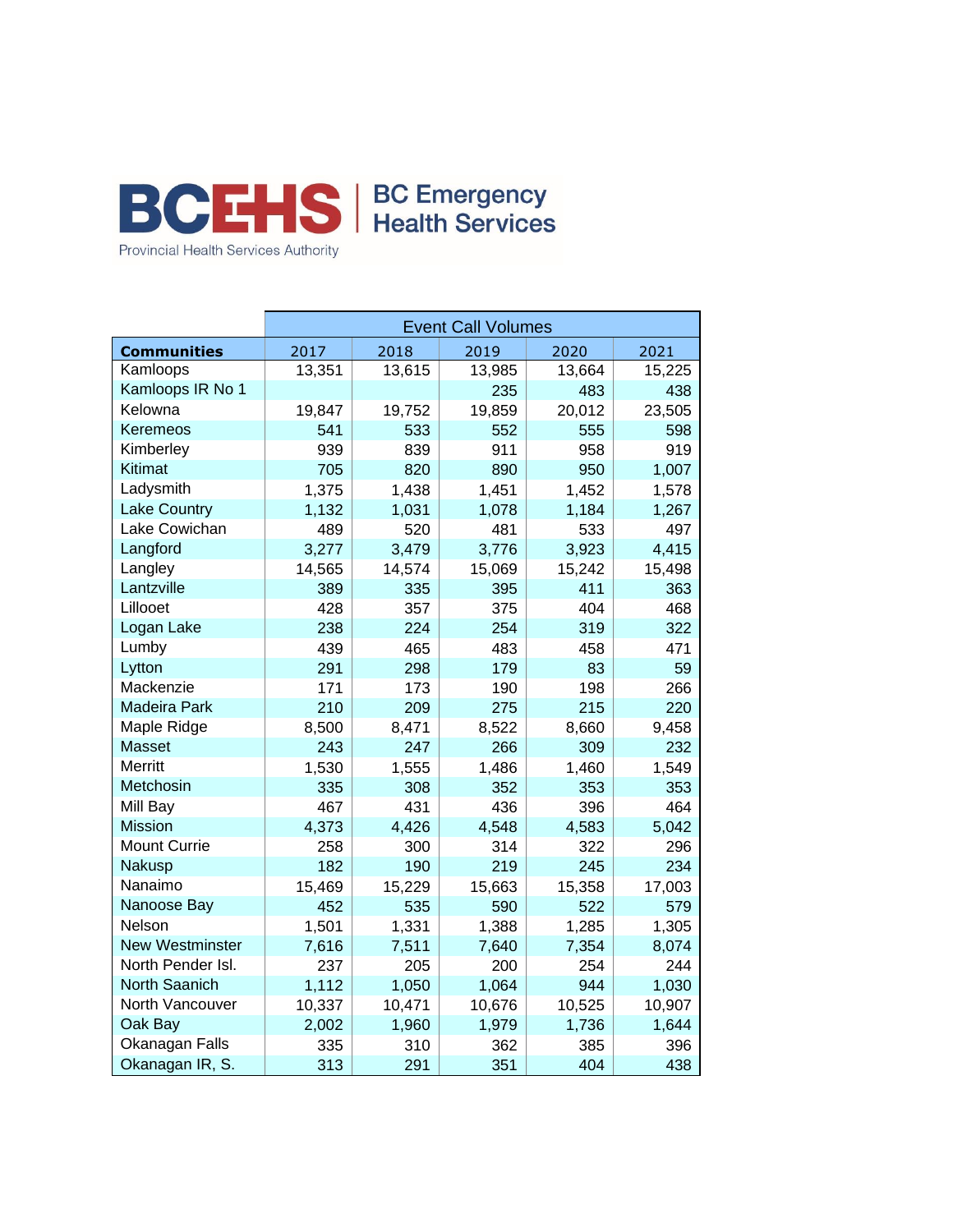

Provincial Health Services Authority

|                       | <b>Event Call Volumes</b> |        |        |        |        |  |
|-----------------------|---------------------------|--------|--------|--------|--------|--|
| <b>Communities</b>    | 2017                      | 2018   | 2019   | 2020   | 2021   |  |
| Oliver                | 1,128                     | 1,264  | 1,273  | 1,297  | 1,534  |  |
| Osoyoos               | 1,066                     | 1,062  | 1,109  | 1,240  | 1,331  |  |
| Parksville            | 2,991                     | 3,070  | 3,360  | 3,256  | 3,521  |  |
| Peachland             | 669                       | 632    | 634    | 648    | 680    |  |
| Pemberton             | 230                       | 241    | 319    | 236    | 224    |  |
| Penticton             | 6,758                     | 6,847  | 6,773  | 7,470  | 8,379  |  |
| <b>Pitt Meadows</b>   | 1,727                     | 1,589  | 1,570  | 1,619  | 1,624  |  |
| Popkum                | 188                       | 187    | 190    | 203    | 209    |  |
| Port Alberni          | 3,487                     | 3,851  | 3,849  | 4,101  | 4,507  |  |
| Port Coquitlam        | 4,702                     | 4,732  | 4,866  | 4,907  | 5,062  |  |
| Port Hardy            | 1,258                     | 1,434  | 1,430  | 1,203  | 1,646  |  |
| Port McNeill          | 193                       | 217    | 221    | 233    | 252    |  |
| Port Moody            | 1,599                     | 1,672  | 1,594  | 1,670  | 1,583  |  |
| <b>Powell River</b>   | 2,030                     | 2,096  | 2,228  | 2,361  | 2,627  |  |
| <b>Prince George</b>  | 9,026                     | 9,738  | 9,883  | 10,601 | 12,065 |  |
| <b>Prince Rupert</b>  | 1,850                     | 2,123  | 2,458  | 2,459  | 2,474  |  |
| Princeton             | 548                       | 592    | 648    | 624    | 572    |  |
| <b>Qualicum Beach</b> | 2,245                     | 2,048  | 2,226  | 2,361  | 2,546  |  |
| Quathiaski Cove       | 247                       | 279    | 305    | 283    | 332    |  |
| Quesnel               | 1,981                     | 1,922  | 2,207  | 2,546  | 2,507  |  |
| Revelstoke            | 737                       | 669    | 750    | 705    | 632    |  |
| Richmond              | 14,351                    | 14,271 | 14,436 | 12,190 | 12,649 |  |
| <b>Roberts Creek</b>  | 203                       | 237    | 219    | 277    | 263    |  |
| Rossland              | 219                       | 244    | 241    | 244    | 244    |  |
| Saanich               | 11,253                    | 10,858 | 11,234 | 11,019 | 11,256 |  |
| Salmo                 | 243                       | 297    | 264    | 251    | 264    |  |
| Salmon Arm            | 2,618                     | 2,665  | 2,758  | 2,732  | 3,082  |  |
| Salt Spring Island    | 1,008                     | 980    | 1,059  | 1,197  | 1,233  |  |
| Sechelt               | 1,570                     | 1,455  | 1,575  | 1,735  | 1,979  |  |
| Shawnigan Lake        | 293                       | 340    | 316    | 356    | 397    |  |
| Sicamous              | 388                       | 415    | 456    | 454    | 476    |  |
| Sidney                | 2,128                     | 1,980  | 2,014  | 2,035  | 2,007  |  |
| <b>Smithers</b>       | 1,046                     | 888    | 972    | 922    | 1,016  |  |
| Sooke                 | 1,445                     | 1,438  | 1,503  | 1,592  | 1,853  |  |
| Spallumcheen          | 385                       | 387    | 369    | 422    | 481    |  |
| Sparwood              | 309                       | 327    | 280    | 265    | 314    |  |
| Squamish              | 1,485                     | 1,392  | 1,480  | 1,588  | 1,748  |  |